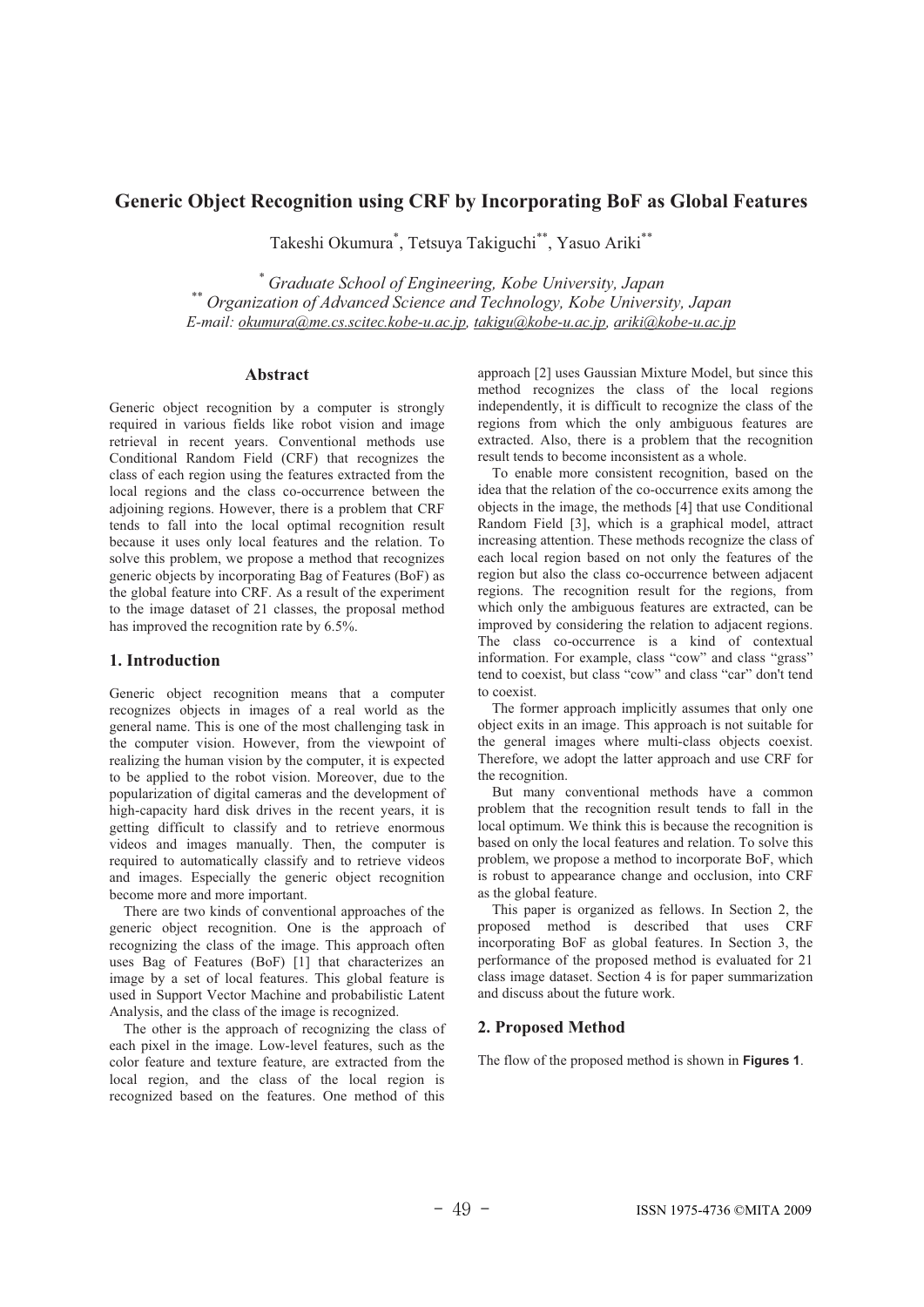

**Figure 1: The flow of the proposed method** 

First, an input image is segmented into small regions called super-pixel by the super-pixel representation using Normalized Cuts [5]. The low-level features, such as the color and texture feature, are extracted from each superpixel. Based on them, Gentle Adaboost computes the scores of all the classes to each super-pixel. These scores are local features used in Conditional Random Field [3].

Also, SIFT descriptors [6] are extracted from an input image by Grid Sampling, and they are vector-quantized by Bag of Features (BoF) [1]. This is the global feature used in CRF.

In the graph structure of CRF, each super-pixels are represented as an node, and all adjacent nodes are connected by an edge. Based on both the local feature and the global feature, the class distribution of each node is computed by CRF. Finally, after the final class distribution of each node is recomputed by message passing, taking class co-occurrence into consideration, the recognition of the class at each pixel is achieved.

Next, we describe each method that is used in our proposed method.

#### **2.1 Image Segmentation and Local Feature**

For the image segmentation, we use the super-pixel representation by using Normalized Cuts [5]. Normalized Cuts is one of the spectral clustering methods. The evaluation function is defined as the similarity of samples in the same cluster is high and the similarity of samples between the different clusters is low. By solving the minimization problem of this function as the eigenvalue problem, the cluster division is performed. The superpixel representation means that the images are oversegmented by changing the parameter of Normalized Cuts. These regions are called super-pixels, and have the homogeneity of color and texture. Also, these are less redundant than pixels.

We extract the following low-level features from each super-pixel.

Components of RGB, HSV, Lab, and YCbCr

- Filter response of Gabor filter and LoG
- Coordinates of centroid of super-pixel
- Area of super-pixel

For color and texture features, after feature extraction from each pixel, the statistics such as average, standard deviation, skewness and kurtosis are computed in each super-pixel.

These four low-level features characterize each superpixel, and based on them, the scores for all the classes are computed by Gentle Adaboost. Gentle Adaboost is derived from Adaboost, a kind of Boosting that determines the output by the weighted voting of a lot of weak classifiers. Since Gentle Adaboost is the binary discriminant classifier, we prepare multiple classifiers whose number corresponds to the number of classes to be recognized. Sum of each classifier's score is normalized to 1 by using softmax function. This is the local feature for recognition.

#### **2.2 Global Feature**

We characterize the image by using Bag of Features (BoF) [1]. BoF originally uses SIFT (Scale-Invariant Feature Transform) feature [6]. The invariance for scale is obtained in the auto detection of the feature points and their scale by Difference-of-Gaussian (DoG).

However, in this detection method, since the feature points are detected at the large change of luminance gradient, there is a problem of causing bias in the characterization of the image. To solve this problem, we adopt Grid Sampling with multi-scale for detection. That is, the feature points are detected at regular intervals, and have multi-scale. These intervals and scales are determined empirically. The bias of characterization can be prevented by this detection method.

After the detection of the feature points, the representative orientation of each feature point is computed, and based on it, the luminance gradient histogram is obtained. Since it is always computed as the basis for the representative orientation, rotation invariance is achieved. This is called SIFT descriptor, and is the feature with 128 dimensions.

Moreover, since SIFT descriptor is extracted in gray scale space, color information is not taken into consideration. To incorporate color information into SIFT descriptor, after we convert the color space of the image into HSV color space, SIFT descriptor with color information is obtained by applying the same process to hue, saturation and value. This is the feature with 384 dimensions, and we call the former Gray SIFT descriptor, and the latter Color SIFT descriptor.

Next, as shown in **Figures 2**, after SIFT descriptors are extracted from all the training images, they are divided into *W* clusters by k-means. The centroid vector of each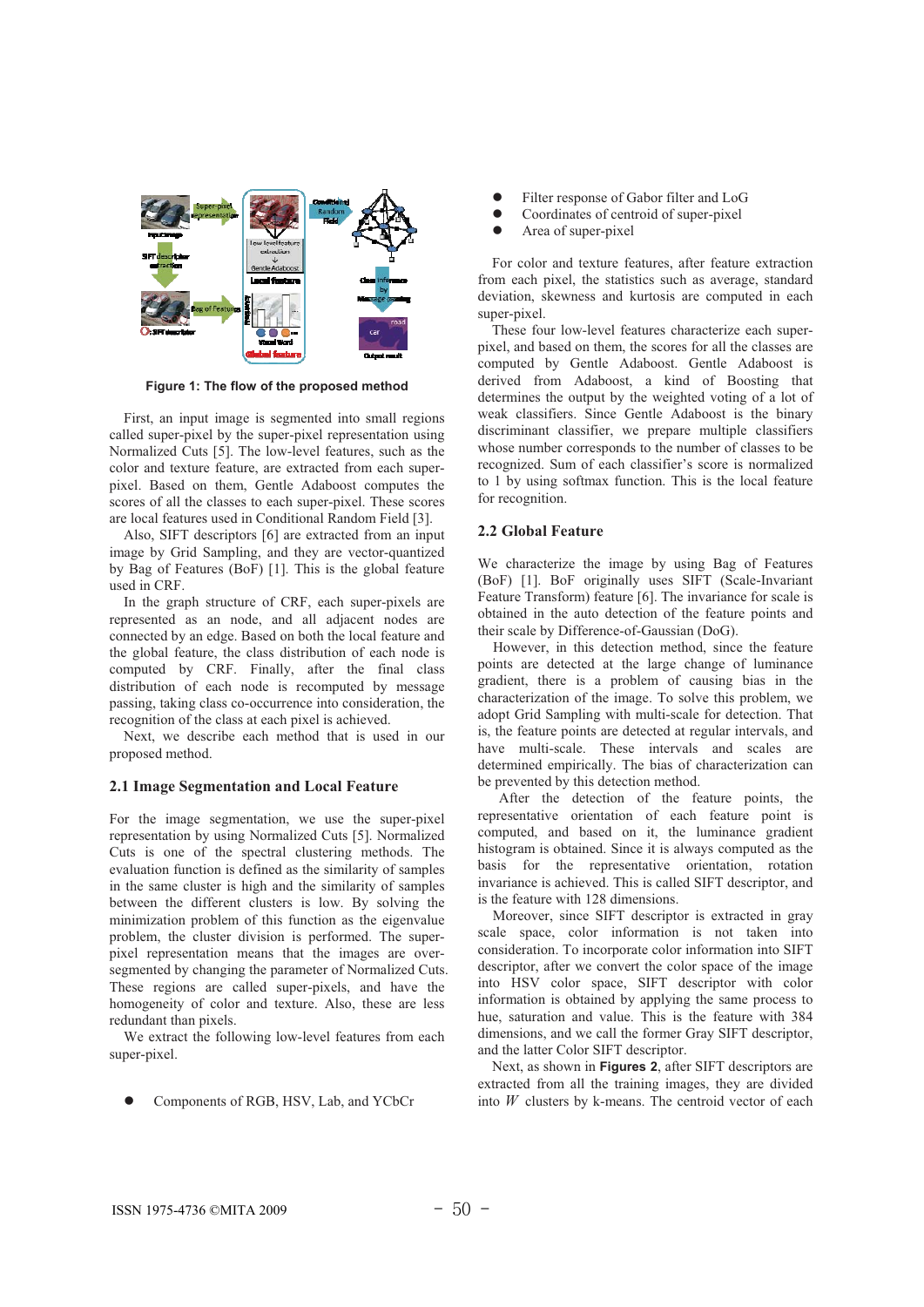cluster is called Visual Word, and the number of words  $W$  is determined empirically. In this way, the image is represented by the histogram of Visual Word frequency. Sum of all bins is normalized to 1.

The characterization of the image by BoF is robust to occlusion because it is expressed as aggregation of local feature. Also, it is robust to the change of appearance because of rotation invariance of SIFT descriptor.



**Figure 2: Bag of Features**

# **2.3 Recognition by Conditional Random Field**



**Figure 3: Graph representation of the image by CRF**

Conditional Random Field (CRF) [3] is the graphical and discriminative model proposed in the domain of linguistic processing originally. This is used for estimating the class of the data with structure based on the observed feature. When this model is applied to the image, each super-pixel is represented as a node, and all adjacent nodes are connected by an edge. Therefore, the image is represented as the graph structure of CRF as shown in **Figures 3**.

Let  $i \in S$  denote each super-pixel in an image *S*, *N<sub>i</sub>* be the set of the super-pixels adjacent to the super-pixel *i* ,  $\mathbf{L} = \{\mathbf{l}_{i}\}_{i \in S}$  describe local feature (the score of Gentle Adaboost) extracted from each super-pixel, **g** represent global feature (Bag of Features) extracted from the image, and  ${\bf c} = \{c_i\}_{i \in S}$  show the estimated class in each superpixel. Then, the model formula of CRF is written as the following conditional distribution  $P(c|L, g; \theta)$ . Its graph representation is shown in **Figures 3**.

$$
P(\mathbf{c} | \mathbf{L}, \mathbf{g}; \boldsymbol{\theta}) = \frac{1}{Z} \exp \left[ \sum_{i \in S} \{ p_i(c_i | \mathbf{l}_i; \boldsymbol{\alpha}) + p(c_i | \mathbf{g}; \boldsymbol{\beta}) \} + \sum_{i \in S} \sum_{j \in N_i} p_{ij}(c_i, c_j; \boldsymbol{\gamma}) \right]
$$
(1)

where  $C$  is the number of the classes to be recognized, *W* is the number of Visual Word, *Z* is called partition function for regularization.  $\mathbf{\theta} = {\alpha, \beta, \gamma}$  is the model parameter of CRF, and we decide them based on the following Maximum A Posteriori estimation by using all the training images with ground truth.

$$
\theta^* = \arg \max_{\theta} \left\{ \sum_{t=1}^T \log P\left(c' \mid \mathbf{L}^t, \mathbf{g}^t; \theta\right) - \frac{R}{2} \|\theta\|^2 \right\} \tag{2}
$$

where  $T$  is the number of the training images,  $R$  is the parameter for preventing over-fitting.  $\theta^*$  is computed analytically by L-BFGS method. However, since partition function *Z* is intractable because of the loop structure of the graph, it is approximated by PseudoLikelihood.

 $p_i(c, |{\bf l}_i; {\bf \alpha})$  and  $p(c_i | {\bf g}; {\bf \beta})$  are the class distribution based on local feature and global feature respectively in each node.  $p_{ii}(c_i, c_i; \gamma)$  is the class co-occurrence between the adjacent nodes. We define the class distribution  $p(c_i | \mathbf{g}; \mathbf{\beta})$ , derived from the global feature, as common to all the nodes in an image since we intend to obtain the class of each node in an image globally, and this class distribution works like a bias to each image. This formulation can prevent the recognition result from falling into the local optimum.

For the final class inference, we need to find the class of each node that maximizes the conditional distribution shown in Eq. (1). Since there is  $p_{ii}(c_i, c_i; \gamma)$ , we have to consider the class co-occurrence between the adjacent nodes in inference.

For the purpose, we use Maximizer of Posterior Marginal estimation.

$$
c_i^* = \arg \max_{c_i} \sum_{\mathbf{c} \setminus c_i} P(\mathbf{c} \mid \mathbf{L}, \mathbf{g}; \mathbf{\theta})
$$
(3)

where  $c_i^*$  is the class maximizing the posterior marginal distribution. Since strict estimation is very difficult because of the loop structure, we approximately estimate it by loopy max-product algorithm that is a kind of loopy belief propagation.

# **3. Experimental Evaluation**

#### **3.1 Overview of Experiment**